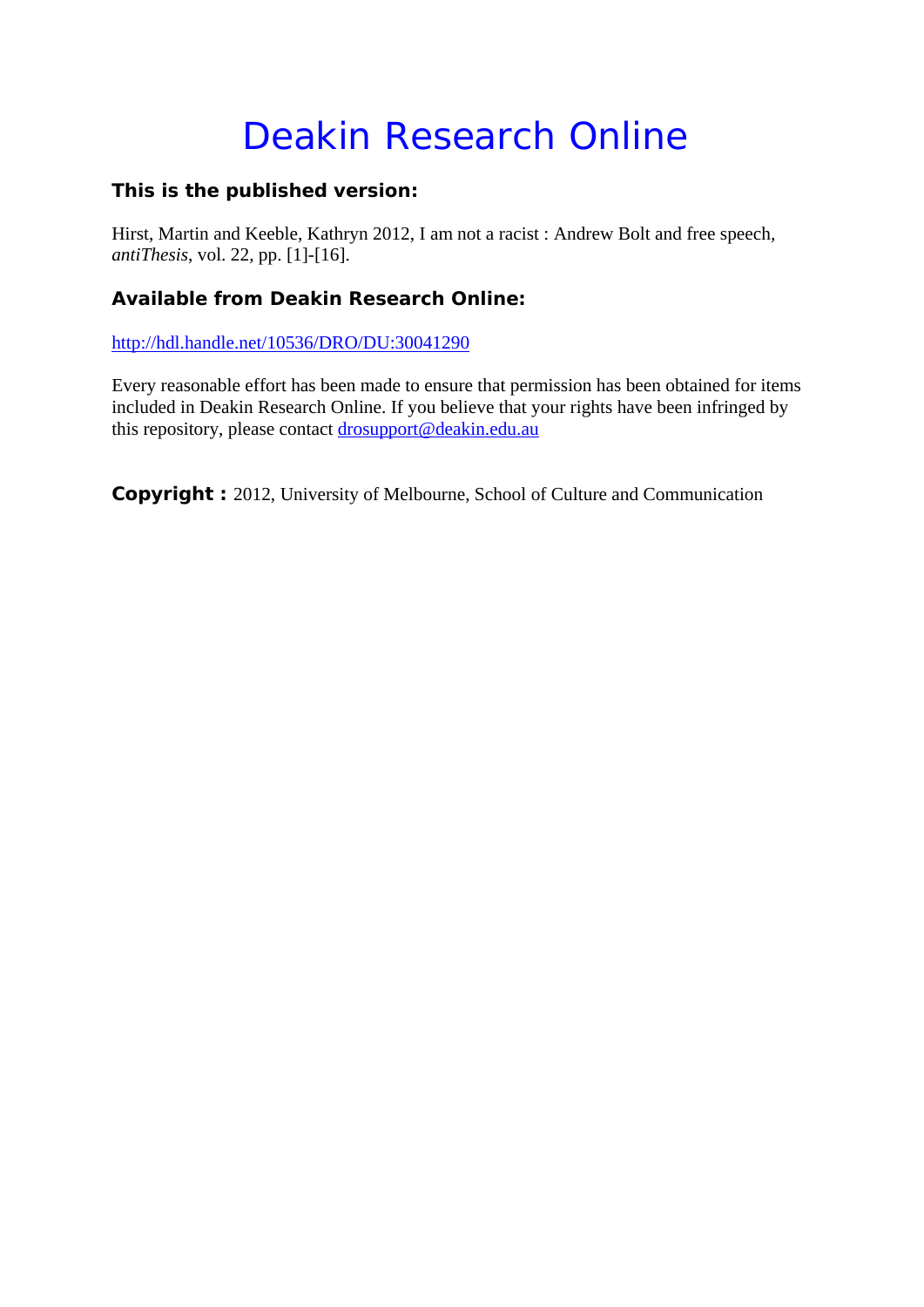#### 'I am not a racist, but ...': Free speech, racial vilification and the Bolt case

Associate Professor Martin Hirst & Kathryn Keeble School of Communication & Creative Arts, Deakin University

#### Academia.edu version, published 5 November 2011

In 2009 the *Herald Sun* published two articles penned by staff columnist Andrew Bolt, 'It's so hip to be black' and 'White fellas in the black' (Bolt 2009a) (Bolt 2009b). In the first article published on April 15, Bolt listed 16 people he referred to as 'the white face of a new black race—the political Aborigine,' inferring that their identification as Aboriginal was for financial gain (Bolt 2009a). In August 2009, the *Herald Sun* published Bolt's second article on the same theme. Bolt listed seven people he accused of identifying as Aboriginal for financial gain, five of whom he had identified in the original article. Bolt stated that those individuals 'who, out of their multi-stranded but largely European genealogy,' instead 'decide to identify with the thinnest of all those strands,' do so in order to secure 'special encouragements and prizes we set aside for Aborigines' (Bolt 2009b). Nine of the people named in the articles, activist Pat Eatock ; former ATSIC chairman Geoff Clark; author Anita Heiss; artist Bindi Cole; health worker Leeanne Enoch; academics Graham Atkinson, Wayne Atkinson and Larissa Behrendt; and lawyer/academic Mark McMillan, issued proceedings against Bolt and the Herald and Weekly Times (HWT) under section 18C of the *Racial Discrimination Act* (1975). Bolt and HWT countered with the claim that the articles were written in good faith, the content was in the public interest and under the provisions of 18D of the Act, were fair comment. The hearing began under Justice Mordecai Bromberg on March 29, 2011. On September 28, 2011, Justice Bromberg ruled in favour of Pat Eatock and the others named by Bolt and ordered the *Herald Sun* to print a court-worded apology. Bolt and HWT chose not to appeal the decision despite an avalanche of calls to do so from politicians and commentators linking the outcome in the case to an attack on free speech.

On October 5, 2011, the Institute of Public Affairs ran a full-page advertisement in The Australian, featuring 650 names presumably in agreement with their sentiments, declaring freedom of speech to be under threat in Australia following the result of the Bolt case, and stating: 'It is alarming that in 2011 someone can be taken to court for expressing an opinion' (2009b). The constant reiteration by Bolt and other commentators aided and abetted by conservative politicians such as George Brandis and Tony Abbott, that Justice Bromberg's ruling was an attack on free speech obscures the outcome that Bolt's original comments were found to be racist according to the *Racial Discrimination Act*. Further, in calling for the repeal of section 18C of the Act due to its curtailing of a perceived freedom of speech, despite Justice Bromberg's ruling that Bolt's two articles were found not to be fair or accurate reports or fair comment, the implication is that racist attacks on minority groups are acceptable whereas attacks on freedom of speech are not.

The *Herald Sun's* September 29 editorial defending Andrew Bolt against Federal Court ruling argues that the offending columns were justified. In the second paragraph the editorial 'maintains' the view that: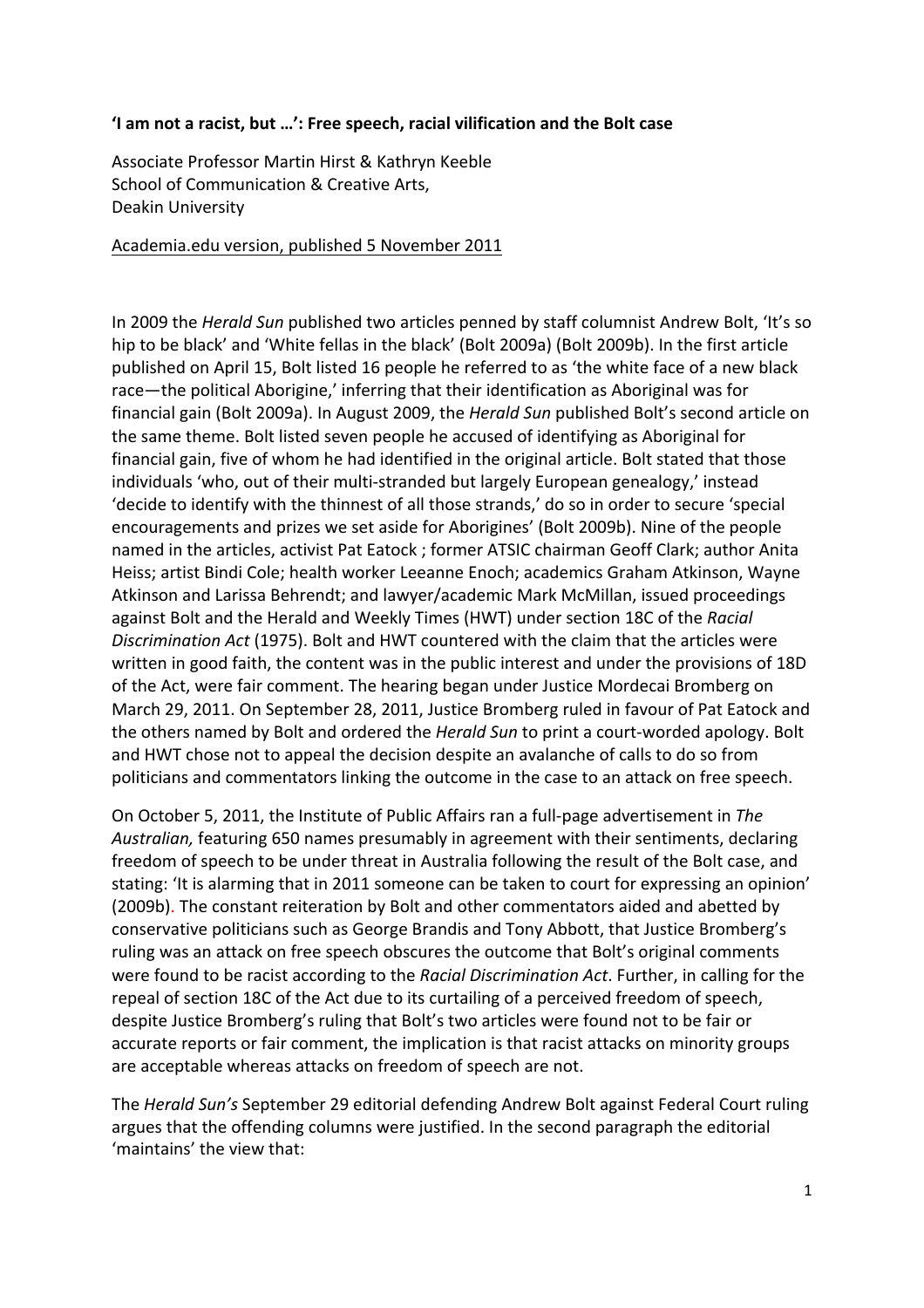What Bolt wrote in this newspaper and online was not based on race, but on the way those who took such offence used race ('Free Speech is vital to society' 2011).

This is a semantic point that twists the argument to suggest that the actions of those who claimed to be offended, insulted, intimidated and humiliated by Bolt's comments are themselves racist. In the fifth par the editorial insists the paper was right to publish Bolt's comments:

We say [publication] was [justifiable] and if it is the interpretation of the law that comes into question, then it is the law that should be changed ('Free Speech is vital to society' 2011).

This is a key turning point in the argument, which sets up the HWT defence that the unfettered principle of free speech must trump a law, which attempts to curtail it. The Australian's legal editor Chris Merritt made the same point reminding us that if his News Limited bosses lose their legal challenge, 'the onus will fall to the government – or its replacement—to rebalance this biased law' (Merritt 2011). The bold statement here is that the law is wrong—not the actions of Andrew Bolt.

#### **What is free speech in the Bolt context?**

The following paragraph from the *Herald Sun's* editorial of 29 September defending Andrew Bolt attempts to define free speech in this context:

A key measure of a mature society is the ability to publicly discuss unpopular views without fear, no matter how distasteful they are to some of us, and to follow this discussion with vigorous public debate ('Free Speech is vital to society' 2011).

But this case was not about tasteful or distasteful comments. It was about the deliberate denigration and traducing of nine individuals based only on their ethnic identity. The Herald and Weekly Times justification on this point seems to imply that anything goes in the freedom of speech stakes. Writing in the *Herald Sun* the day after the Federal Court decision, senior Murdoch reporter Paul Toohey wrote an op-ed piece attacking the recently announced government media inquiry. The same free speech argument was raised in the context of possible legislative and regulatory outcomes imposed by government. The Murdoch press in Australia is positioning the inquiry as a threat to freedom of speech, despite no evidence to suggest this is the government's intention. Toohey cites the American situation against a background of what he says is international concern that the government might intervene to curtail press freedom:

[W]hile American press freedom is not absolute, any legislative media restrictions cannot override the underlying rights to freedom of expression (Toohey 2011).

This argument takes no account of the public benefit and public interest in having a legal means to curtail hateful, hurtful and inflammatory propaganda, as occurred in the Bolt case. Any society that wants to call itself democratic and civilized will have legislative and legal provisions preventing racist speech. There is no right to freedom of speech that involves racial or other defamation based on stereotyping, misconceptions, or deliberately deceptive arguments. There is no right to free speech if the aim of that speech is to encourage others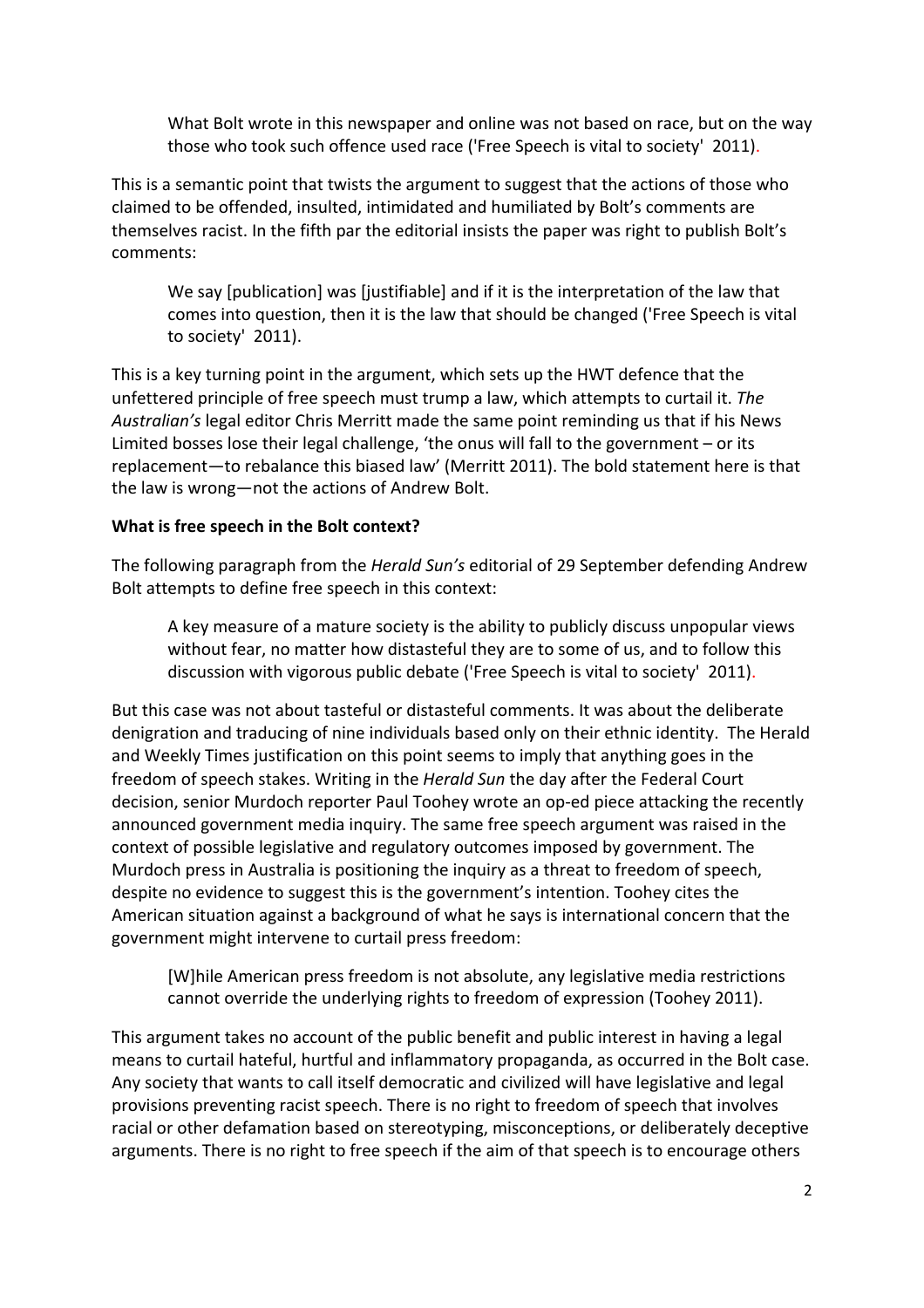to action—even if that action (at this point) is merely an invitation to share such views. On this point the *Herald Sun* editorial spins itself a very tight web, but unfortunately it appears caught in the clever strands of its own faulty logic:

This has very much been a trial of freedom of speech [sic]. Those who complained had the opportunity to put forward their own views. They were offered equal space on these pages, but sought to silence Bolt on the subject of the social consequences of their choice to identify as Aboriginal ('Free Speech is vital to society' 2011).

We cannot, at this point, offer an opinion on whether or not the complainants were offered and refused a chance to respond in the paper. However, we observe that this would not necessarily have been in the plaintiff's best interests. The only possible outcome would be to add fuel to the fire Bolt was attempting to ignite with an explosion of feigned moral outrage. If we had been advising the nine our recommendation would have been not to engage with Bolt in the pages of his own newspaper. Bolt has previous form in these matters and he would know that anything the accused put forward in their defence would be used to further inflame the mob rule atmosphere that demagogues thrive in. But on the last line, 'the social consequences of their choice to identify as Aboriginal,' we can surmise that the irony of this comment is lost on the editorialist ('Free Speech is vital to society' 2011). One of the social consequences the plaintiffs had to endure was the vilification and opprobrium heaped on them by Andrew Bolt in his offending columns and by his legion of ill-informed fans who lap up his diatribes.

# Linking the 'Bolt principle' to 'illiberal' attacks on the free speech

That Paul Toohey's 29 September *Herald Sun* column arguing against the government's media inquiry appeared on the same page as the pro-Bolt editorial and a long piece by Bolt himself, is no coincidence.

On 29 September, *The Australian's* legal editor Chris Merritt wrote a comment piece, 'A biased principle threatens the nation', criticising the Federal Court decision in the Bolt case (Merritt 2011). He even names it 'The court's "Bolt principle"' and argues it will turn Australia into 'a nation of tribes...protected species too fragile to cope with robust public discourse' (Merritt 2011). Merritt labels Judge Bromberg's decision 'patronising' toward Aboriginal people and warns it will 'divide the nation' (Merritt 2011). The flaw in the ruling is that the judge—in Merritt's view—operated as 'a kind of uber-editor' who took it upon himself to rule out words 'he did not like,' in effect, trying to tell Andrew Bolt how to write his column (Merritt 2011). He concludes: 'It was almost funny' (Merritt 2011). Merritt's punchline is hard to miss: 'how easily the Racial Discrimination Act can silence unpopular opinion' (Merritt 2011). Merritt suggests, without any evidence, that this new power will 'have a pernicious effect' on public debate 'on the issue of race' (Merritt 2011). Fortunately, we are given a fearful example of how this 'pernicious effect' might operate on Australian the psyche:

It will encourage people to see themselves not as Australians but as separate racial groups. By thinking in such racist terms, they will have the advantage of a law that is ridiculously skewed in their favour (Merritt 2011).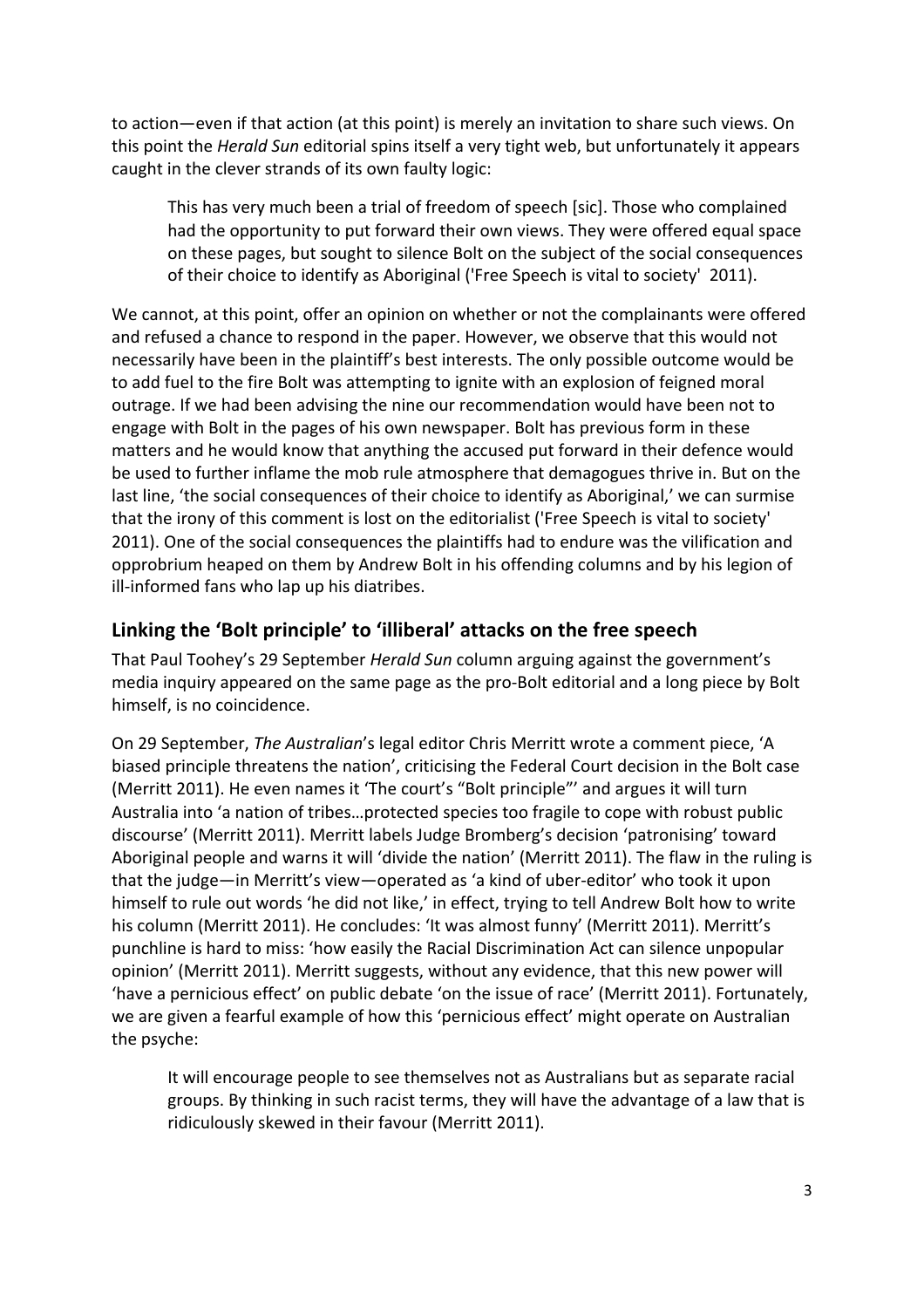There's a lot wrong with this statement; a key issue is the essentialised idea of 'race' at the core. Other Murdoch commentators have made similar arguments that touch on the issue of separatism in multicultural society. In this instance Merritt appears to be suggesting that the Federal Court decision will somehow make it easier for groups arguing for a racially separatist approach in Australia to stop opponents from criticising them:

Such people, if indeed they exist, will then be able to use the 'Bolt principle' to silence their critics 'using a procedure [Bromberg's ruling] that is almost guaranteed to favour racial groups claiming to be offended' (Merritt 2011).

The language in these passages from Merritt is vague, but on closer reading the words reveal a subtle coding. Judge Bromberg erred by not using 'community standards' as the 'critical threshold test'. His favoured method, to question Bolt's statements 'from the perspective of a hypothetical representative of those claiming to be offended', is wrong in Merritt's opinion (Merritt 2011). But how does this reconcile with Bolt's comments being 'unpopular opinion' as suggested in several Murdoch paper editorials and by Merritt himself? If Merritt believes Bolt's columns would not have offended 'community standards' they must, almost by definition, be at least somewhat popular. By acknowledging they are 'unpopular' the Murdoch stable of writers is establishing that popular taste is not dictated by ordinary Australians but by an elite that includes the 'political' and 'professional' Aborigines, some members of the judiciary and their supporters in the chattering classes and liberal commentariat. This appeal to populism is common among conservative commentators worldwide. It is a theme taken up with some gusto by News Limited columnist and blogger Miranda Devine:

The Federal Court has shown us that the Racial Discrimination Act can be used to silence unfashionable opinion (Devine 2011).

What Justice Bromberg found in the case against Bolt was not just unfashionable opinion but two 'inflammatory and provocative' articles where 'the use of mockery and derision was extensive' (Bromberg 2011). Bromberg stated that:

There is no doubt that the newspaper articles were designed to sting the people in the "trend" and in particular those identified therein. The language was not simply colourful ... It was language ... intended to confront those that he accused with "the" consequences of their actions" and done with the expectation that they would be both "offended" and "upset" and in the hope that they would be "remorseful" (the words quoted are Mr Bolt's) (Bromberg 2011).

But, as Devine warns, 'make no mistake' there is a conspiracy under way to silence those who dare to speak out against political correctness:

[T]he swarm of Left-wing lawyers who have urged it on, acting pro bono or" commenting approvingly from the sidelines, are all part of an illiberal movement in Australia to crush dissent (Devine 2011).

There is no evidence for this claim, nor for the ludicrous idea that Andrew Bolt is somehow a dissenter; but it is a consistent thread in the Murdoch press oeuvre on this issue. What's missing from this one-sided fusillade of misdirected potshots and crazed sniper fire is any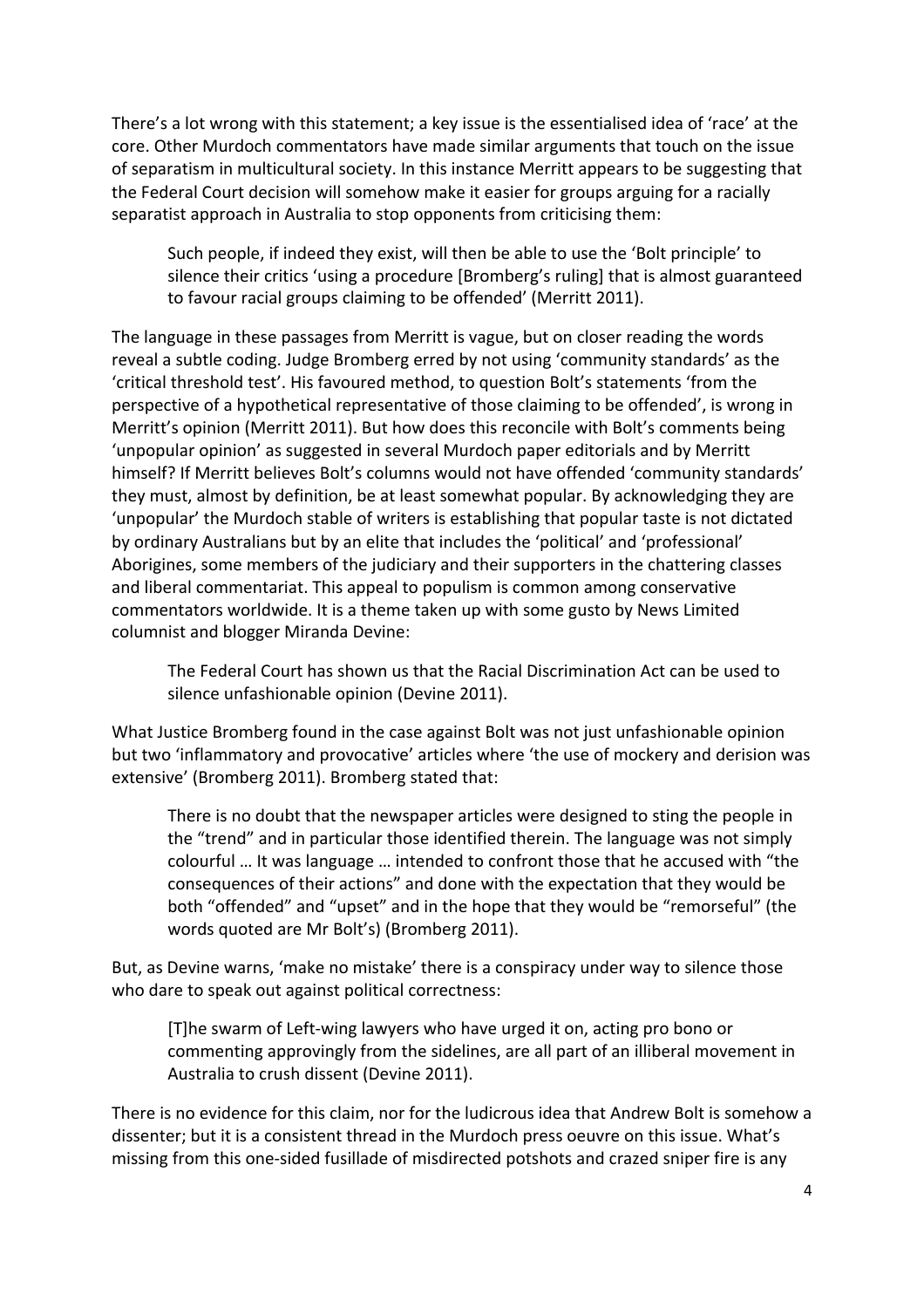attempt to address issues of power. Bolt, Devine, Merritt and the other hacks in the Murdoch stable have almost unlimited resources to traduce their straw man enemies as confirmed by News Limited CEO, John Hartigan:

[W]e have around 140 newspapers in Australia. That includes one national broadsheet, 15 daily and Sunday metropolitan newspapers, 107 community titles & 21 regional newspapers. We've also got 27 magazines in our stable, from Vogue to Golfing Digest. We run over 100 websites and now have iPad applications for five mastheads. 7 in every 10 Australians read a News Limited newspaper or visit one of our websites every week. Our national and metro mastheads are read by over 8.6 million Australians each week ... I'm giving you these figures not to boast but because understanding our reach is key (Hartigan 2011).

Bolt, in particular, has extraordinary reach, writing two columns per week for the *Herald Sun* which are then syndicated via News Limited newspapers throughout Australia, writing his own Bolt Blog posted seven days per week on the *Herald Sun* website, hosting his own Sunday morning television commentary program, the Bolt Report, as well as a regular morning spot on a Melbourne talkback radio program. There can be no doubt Andrew Bolt is an influential asset supporting Murdoch's political reach into Australian society.

#### **Mainstreaming#Racism**

Paul Kelly writing in The Australian blamed the federal government for being out of touch with 'mainstream values' and for refusing to 'condemn the stifling of debate' (Kelly 2011).

Indeed, it is hard to find a more perfect example of the trap of political correctness and the legal-human rights culture of legislating for good behaviour than this application of the Racial Discrimination Act ... when will Labor get some mainstream common sense into its values? (Kelly 2011).

James Allan reiterated Kelly's call for an endorsement of mainstream values, declaring 'that most Australians are on the side of more free speech, at least outside the Green-voting inner-city suburbs' (Allan 2011).

Enforced hate-speech laws. Ridiculous talk of new privacy laws ... and that Green party-driven media inquiry ... we are not heading in the right direction on free speech in this country. And it's up to us to make our dislike of the malevolent direction plain (Allan 2011).

Journalists often claim a denial of any underlying intent and trivialise any effect of racist writing on recipients. In a piece in The Australian four days after Justice Bromberg's ruling, Bolt not only disputed the ruling but reversed it by stating: 'I am not a racist, my message was anti-racist and my message has always been consistent' (Allan 2011). Fellow News Limited columnist Brendan O'Neill, while lamenting the creation of a new paradigm of 'censure and censorship,' provided an example of the trivialisation of the effect of Bolt's columns on their subjects:

The terrifying thing that this ruling codifies is the idea that people's feelings are more important than free speech... In short, the case confirms the modern-day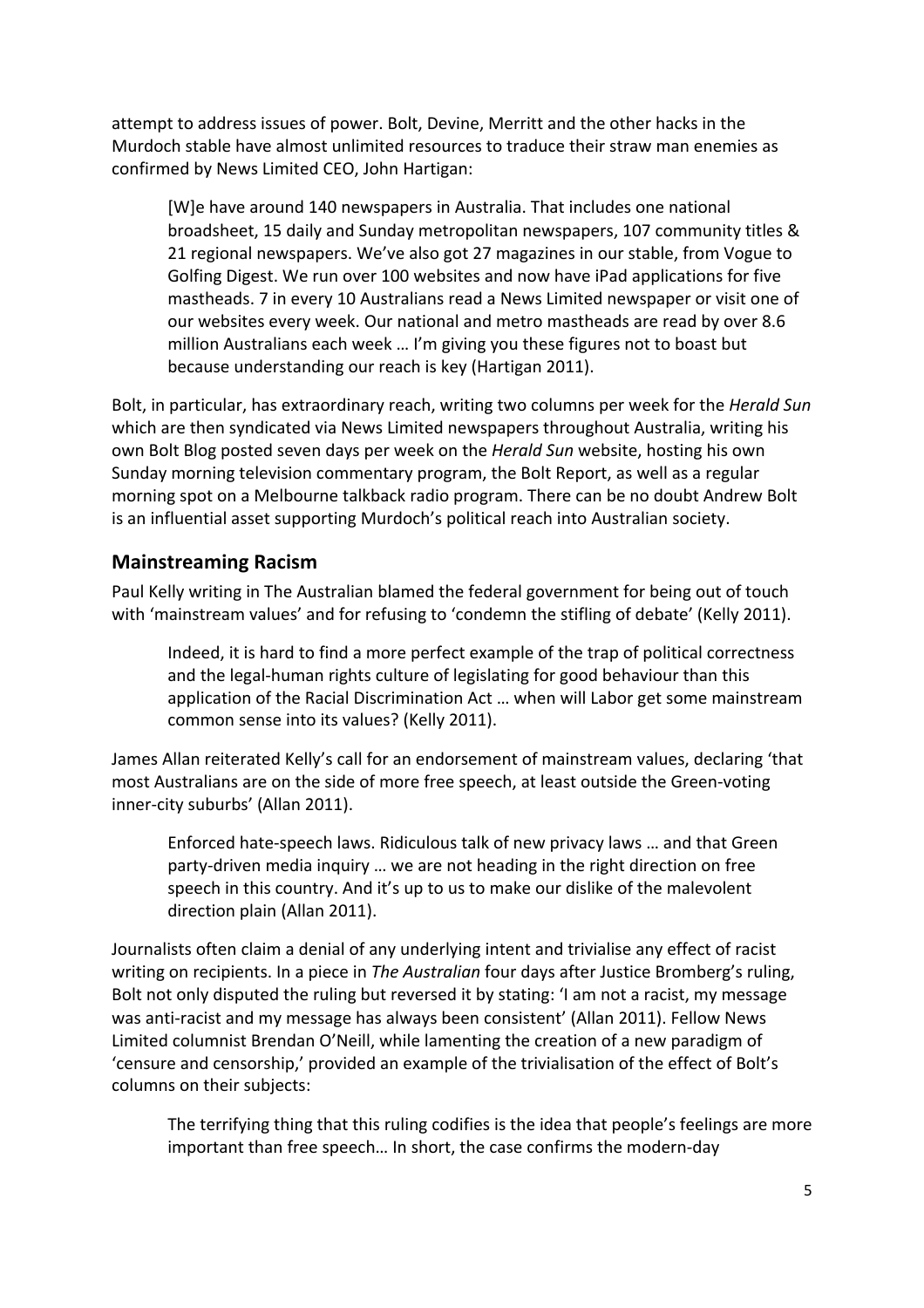sanctification of the Offended Minority, whose personal and emotional interests must override the rights of the rest of us' (O'Neill 2011).

A similar line was taken in a piece in The Weekend Australian. 'They,' meaning other than the stereotypical 'noble savage' in need of protection:

... push the abstract rights agenda of educated, urban Aborigines over the housing and education needs of indigenous Australians in remote and regional communities … most Australians ... are sympathetic to indigenous disadvantage but troubled by affirmative action for educated, urban Aborigines ('Wisdom resides in the votes of all people' 2011).

The repeated accusation of priviledge for 'urban Aborigines,' reflects an accepted division of indigenous 'place' in Australia, and reveals the supposed transgression of this group. As Jon Stratton states:

"Australian" settlement has traditionally located itself in a factual history of white settlement occurring from the south-east of the continent. The north of the continent has been constructed as the site of the Other, of that which has been repressed in the south's production of the real (Stratton 1989).

Critical discourse analyst, Teun van Dijk, has been mapping the discursive reproduction of racism in the media in an ongoing project from the early 1980s. 'Elites,' van Dijk states, of which the media is one body, 'initiate, monitor, and control the majority and most influential forms of institutional and public text and talk ... may set or change the agenda of public discourse and opinion making' (Van Dijk 1995: 4). Cultural theorist Stuart Hall believes the media 'classify ... the world in terms of race' by constructing 'a definition of what *race* is, what meaning the imagery of race carries, and what the "problem of race" is understood to be' (Hall 1981: 37). In addition, the media 'are not only a powerful source of ideas about race. They are also one place where these ideas are articulated, worked on, transformed and elaborated' (Hall 1981: 37).

In the reproduction of racism in the media, where social norms generally prohibit explicit discrimination, elite discourse 'expresses, persuasively conveys and legitimates ethnic or racial stereotypes and prejudices among white group members, and may thus form or confirm the social cognitions of other whites' (Van Dijk 1993: 179). Van Dijk identifies strategies of defence and positive self-presentation that are used against allegations of outright racism. Journalists may deny that they made incriminating statements or that there was any 'underlying intentions, purposes, or attitudes' by stating "I did not do/say that", "I did not do/say that on purpose", "That is not what I meant", "You got me wrong" (Van Dijk 1993: 180). In addition, accusations about biased news reports about minorities are dismissed by denying any responsibility for prejudicial attitudes these reports may generate in their audience through a claim to truth: 'Telling the truth' may thus be the typical euphemism of those accused of saying or writing derogatory things about minorities' (Van Dijk 1993: 180).

The consensus seems to be, for most journalists, that any form of media censorship, by way of legal constraints such as the Racial Discrimination Act, 'must be broken in order to tell the "truth" [even though] to "state the truth", meaning "to say negative things about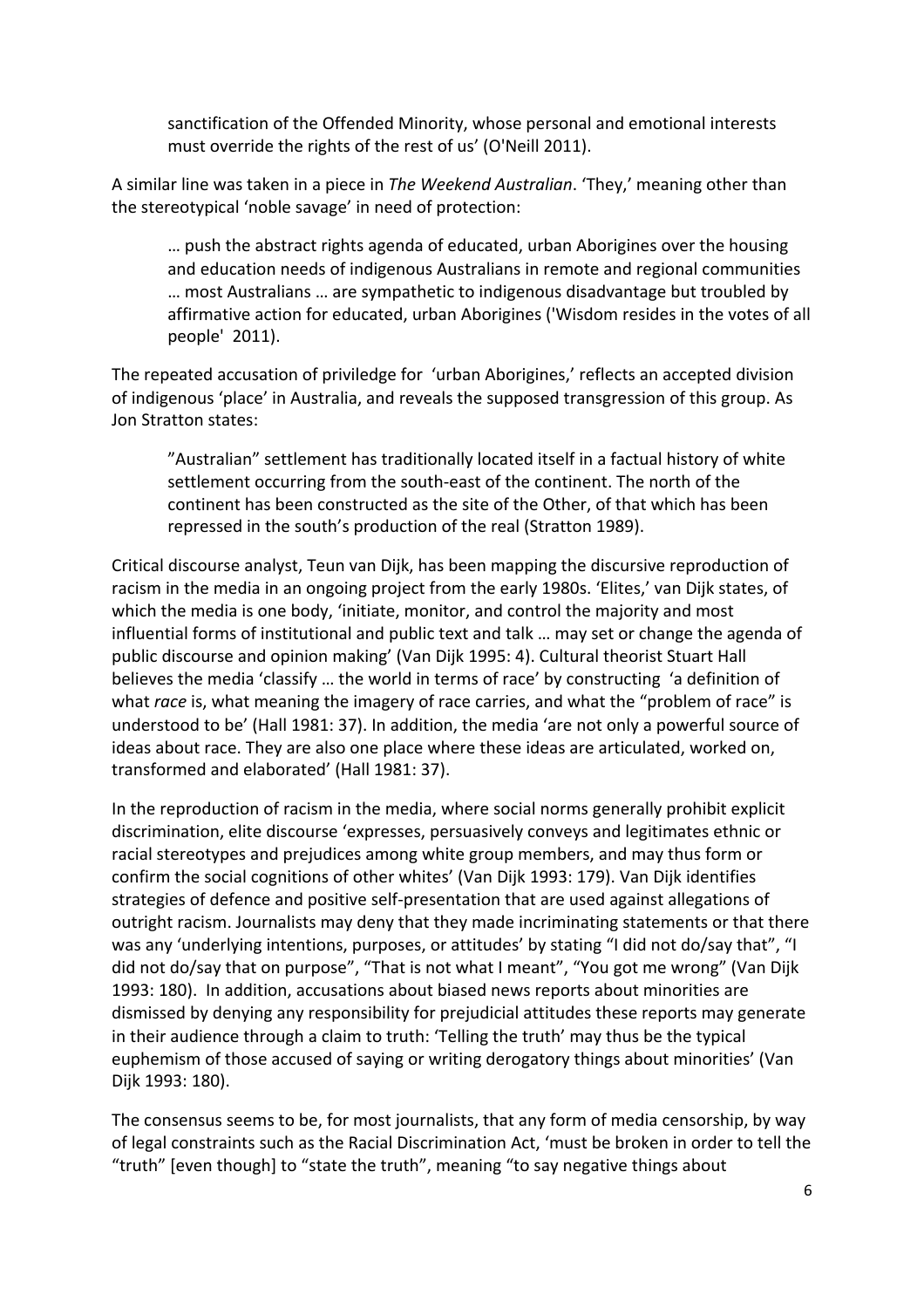minorities", may well be against the prevalent norms of tolerance and understanding' (Van Dijk 1993: 183-4). This denial of racism through asserting that the writer is only conveying the truth as he or she sees it and must be able to convey their version of the truth to the public:

… presupposes that the journalist or columnist believes that his or her own group or country is essentially 'tolerant' towards minorities or immigrants. Positive selfpresentation ... in journalistic discourse ... should be seen as the argumentative denial of the accusations of anti-racists (Van Dijk 1993: 183).

As Marcia Langton in the *Sunday Age* noted 'the presumption is that "white people" ... are not members of a race but normal' (Langton 2011).

Journalists denials and disclaimers are often 'intended as an exculpatory device ... rather than a genuine attempt to counter ... contrary messages' as was pointed out by Justice Bromberg highlighting the disingenuousness of a disclaiming paragraph inserted into the middle of Bolt's first article (Bromberg 2011). Bolt wrote:

I'm not saying any of those I've named chose to be Aboriginal for anything but the most heartfelt and honest of reasons. I certainly don't accuse them of opportunism, even if full-blooded Aborigines may wonder how such fair people can claim to be one of them and in some cases take black jobs (Bolt 2009a).

Stella Coram, in a posting on the internet forum, The Conversation, considers that Bolt's proviso exposes his failure in understanding:

Bolt reveals his cynicism in the contentious belief that people who are essentially white choose to identify as Aboriginal ... are profiting from claiming to be Aboriginal ... At the same time, Bolt fails to see his own unearned privilege traditionally associated with being 'white' (Coram on Jakubowicz 2011).

### Symbolic Racism: Who gets to define Aboriginality?

Justice Bromberg, in ruling against Bolt, found that each of the nine individuals who gave evidence in the Federal Court was 'entitled to regard themselves and be regarded by others as an Aboriginal person,' and went on to state:

I have taken into account the possible degree of harm that ... the conduct involved may have caused ... I have also found that the conduct was reasonably likely to have an intimidatory effect on ... fair-skinned Aboriginal people and in particular young Aboriginal persons or others with vulnerability in relation to their identity ... and ... the articles may have been read by some people susceptible to racial stereotyping and the formation of racially prejudicial views and that ... racially prejudiced views have been reinforced, encouraged or emboldened (Bromberg 2011).

A 2003 government briefing paper, 'Defining Aboriginality in Australia,' recounts an episode of symbolic racism that occurred in 1988 at the RSL national conference. Victorian state president Bruce Ruxton called for an amendment to 'the definition of Aborigine to eliminate the part-whites who are making a racket out of being so-called Aborigines at enormous cost to the taxpayers' (Slee 1988). National president, Brigadier Alf Garland called for an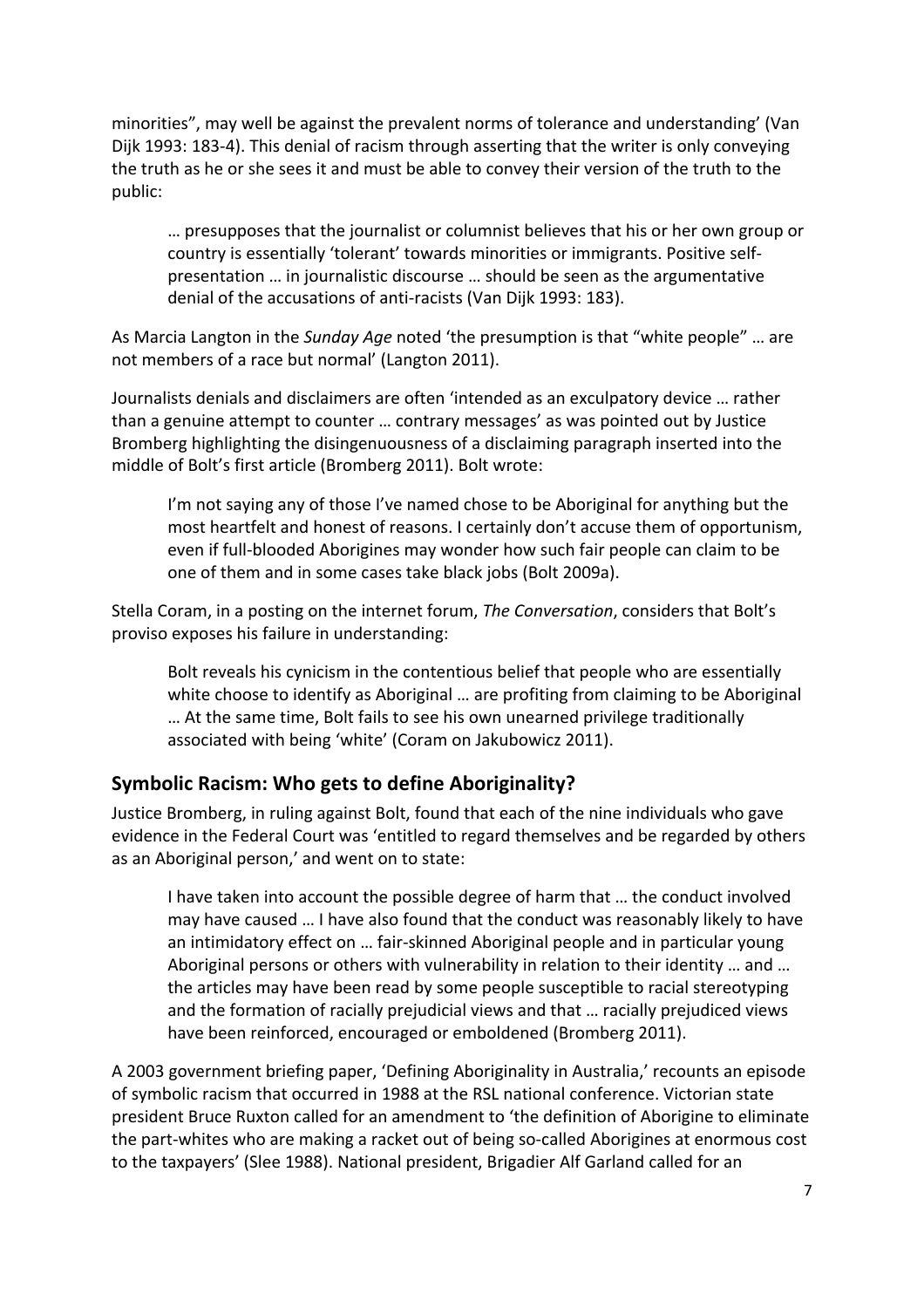examination to verify whether an Aboriginal could claim to be 'a full-blood or a half-caste or a quarter-caste or whatever' in determining eligibility for government assistance (Slee 1988). On the front page of the *Herald Sun* the day after Justice Bromberg handed down his ruling, Bolt, echoing the former assimilationist and integrationist policies discarded during the 1970s, questioned the right individuals have to identify as indigenous Australians, stating that he 'cannot be the only Australian to wonder why fair people with European ancestry insist they are Aboriginal only' (Bolt 2011). In a ricochet of the sentiments of Ruxton and Garland, this theme reverberated in the media in the following days:

What determines who is an Aborigine? Does one's Aboriginal great-greatgrandparent qualify them to apply for special entitlements, particularly when they have a job, a good home and living standards similar to mainstream Australia? ... I don't think Justice Bromberg realised he had opened a Pandora's box when he made his recent findings ... the goodwill that has continued since the 1967 referendum will gradually disappear, and that would be a tragedy for all of us but particularly for the Aboriginal community (Cohen 2011).

Under the headline, 'Why can't I be free to speak?' Bolt declared:

I believe we can choose or even renounce our ethnic identity, because I have done that myself. But I also believe that many people now increasingly do insist on asserting racial and ethnic identities, and that we increasingly spend money and pass laws to entrench them ... I wrote about people who, it seemed to me, had other options than to call themselves ... "Aboriginal" ... They could choose to identify as Aboriginal, or as some other ethnicity in their ancestry, or, as I do, as Australian (Bolt 2011).

What is Bolt saying here? That those people who identify as Aborigine, and are therefore, indigenous to Australia sharing a culture that can be traced back 60.000 years, are not Australian? He appears to be suggesting that if an Aboriginal person in Australia today is not living in the 'outback', dispossessed and marginalised then they have not right be call themselves an Aborigine. Even worse, the implication is that if your skin is not dark enough then you should not call yourself an indigenous person today. This is dangerous ground for a modern public intellectual to take; it skates very close to a discredited eugenics view of race and ethnicity. But Bolt's purpose is not to open up debate, but rather to drive a racial wedge into Australian public life.

Each of the people singled out by Bolt, besides identifying as Aboriginal, are recognised in their respective fields for their achievement and excellence. As Langton observed, this 'is" also Bolt's gripe. His columns twisted their achievement into something sinister and underhanded' (Langton 2011). Bolt, having constructed an image of indigenous Australians as not 'fair-skinned,' creates further doubt about the complainants' aboriginality by avowing that it is a choice they have made. This 'signalling [of] journalistic doubt and distance' is a device employed to rebound an accusation of racism back onto the victim (Van Dijk 1993: 186). Bolt's plea to identify allegiance to 'white group solidarity' coupled with strategies of denial of racism, van Dijk asserts, have a socio-political function, delegitimising the need for measures to combat racist attitudes. Van Dijk states that denials 'challenge the very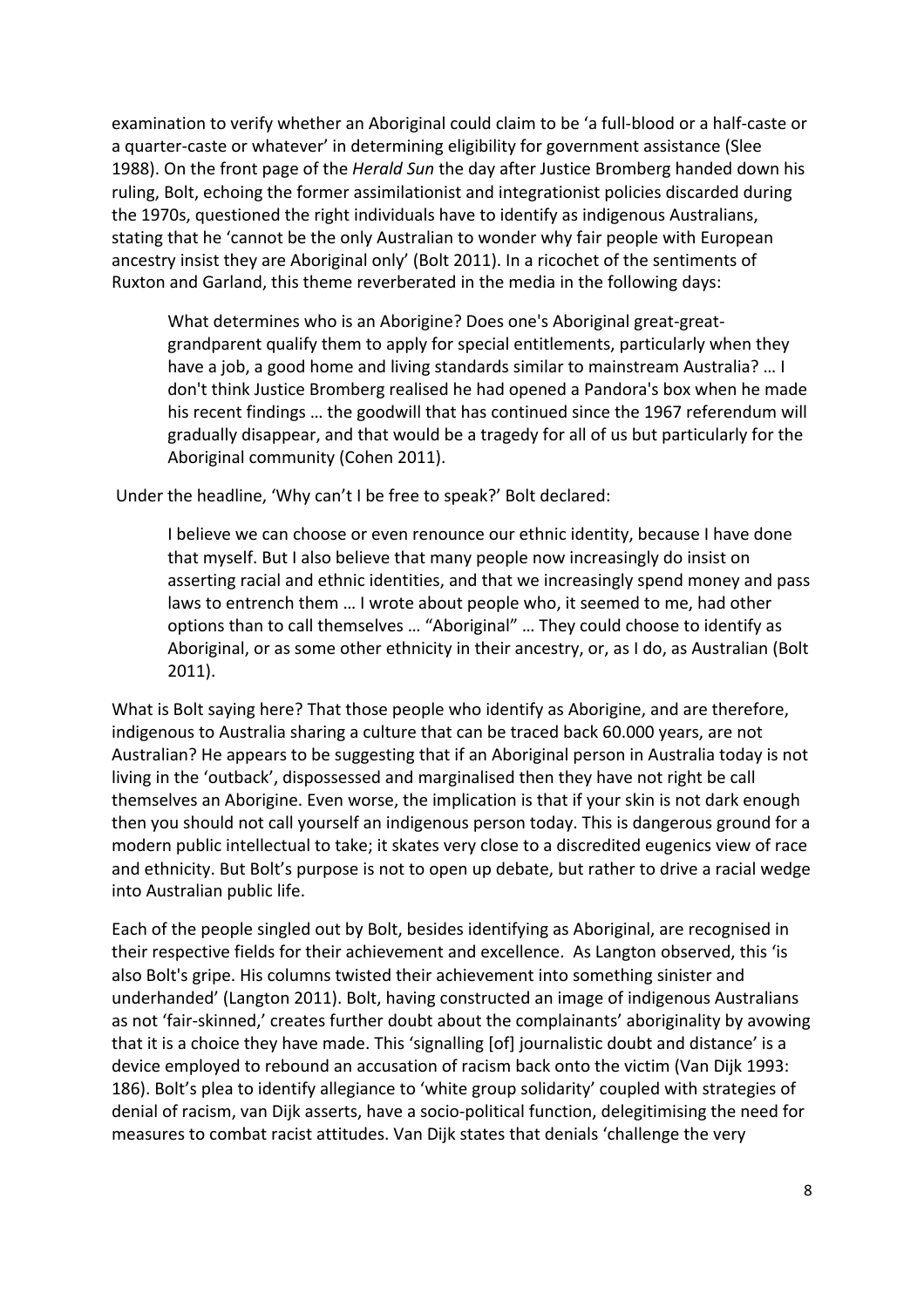legitimacy of anti-racist analysis ... as long as a problem is being denied in the first place, the critics are ridiculed, marginalised or delegitimated' (Van Dijk 1993: 181).

The definition of Aboriginality in Australia has a legacy of a hard-fought, often contentious struggle for recognition that reveals its grounding in historic colonial racism. From the 1830s to the 1950s, aboriginality was defined according to 'Blood-quotum' classification; from the 1960s to the 1970s, definitions of race came into play, and by the 1980s what came to be known as the 'Three-part Definition' was adopted which defined an Aboriginal as:

... a Person who: (a) is a member of the Aboriginal race of Australia, (b) identifies as an Aboriginal, and (c) is accepted by the Aboriginal community as an Aboriginal (Gardiner-Garden 2003: 4).

In a landmark paper, 'The legal classification of race in Australia' published in 1986, John McCorquodale analysed over 700 pieces of legislation and identifies 67 'classifications, descriptions or definitions' relating to Aboriginality, wryly noting that there were no equivalent definitions of 'European' (McCorquodale 1986: 9-11) McCorquodale concluded that indigenous Australians had been 'singled out for ... an extraordinarily diverse range of legislation ... simply upon grounds of presumed racial superiority' (McCorquodale 1986: 8).

A new species of legal creature was created and sustained as a separate class, subject to separate laws, separately administered. This form of legal apartheid preceded that of South Africa by more than two generations and continued on a different, but parallel course, for another three ... The unequal provision and treatment of law ... mocked the notion of equality; when considered in the absence of any comparable law for "whites", or even other "colours" (McCorquodale 1986:  $15-16$ ).

McCorquodale cites a West Australian case Spitz vs. Eades, 1971 which, he states, illustrates 'the worst aspects of legislative racism, assertions of apartheid, negative stereotypes, and the equation of "white" with "civilized,"' where the Court ruled that to establish Aboriginality a person had to live' as 'an Aboriginal native' requiring 'proof of a nomadic lifestyle':

A person could not be held to be living as 'an aboriginal native' when it was shown by evidence that he was living in a house situated amongst those occupied by "white" citizens of Australia, and was generally in regular employment and had been so during the previous five years, owned his own car, travelled to Perth three times a year to visit friends and relatives, conducted himself acceptable to responsible citizens of his area, dressed well, and was able satisfactorily to speak the English language' (McCorquodale 1986: 17).

In 1966, South Australia introduced the first anti-discrimination laws. Tasmania became the last state to enact anti-discrimination laws in 1998. The *International Convention on the Elimination of all forms of Racial Discrimination*, ratified by the General Assembly of the United Nations in 1965, permitted the undertaking of:

Special measures taken for the sole purpose of securing adequate advancement of certain racial or ethnic groups or individuals requiring such protection as may be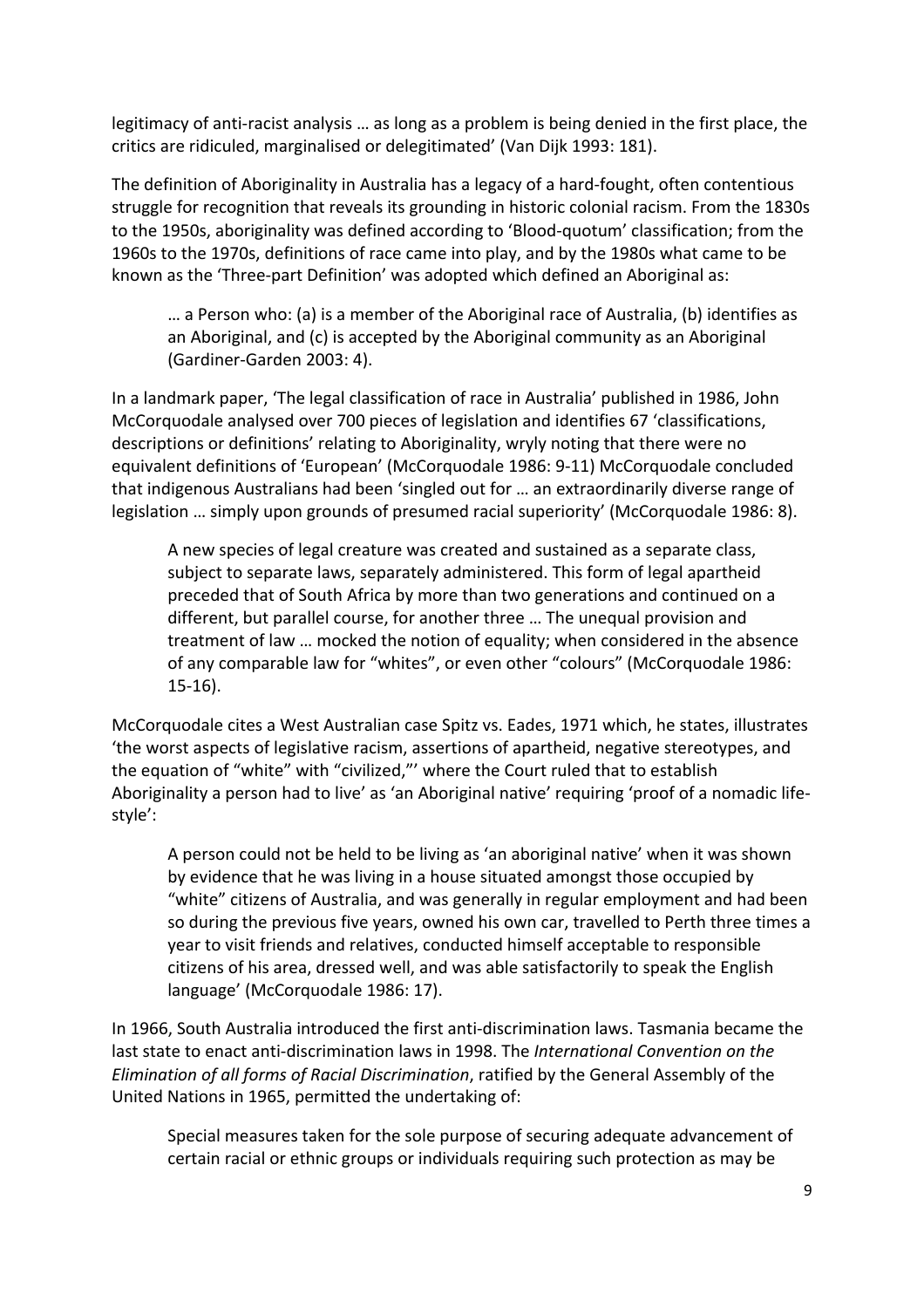necessary in order to ensure such groups or individuals equal enjoyment or exercise of human rights and fundamental freedoms shall not be deemed racial discrimination (United Nations 1965).

Forty-five years later, indigenous Australians still experience substantial discrimination. In a UN report released in 2010, 'Situation of indigenous peoples in Australia,' there are still concerns about 'ongoing effects of historical racism' in Australia. The report notes that 'additional efforts' are needed 'to create a healthy environment conducive to the enjoyment of rights and freedoms' for Indigenous Australians (Anaya 2010: clause 73).

David O Sears and P J Henry describe 'symbolic racism' as a modern, less overt form of racism where the presumption is that 'Whites have become egalitarian in principle and ... new forms of prejudice, embodying both negative feelings toward Blacks as a group and some conservative non-racial values, have become politically dominant' (Sears & Henry 2003: 259). Symbolic racism comprises of a political belief system that encompasses four key principles: '(a)Blacks no longer face much prejudice or discrimination, (b) Blacks failure to progress results from their unwillingness to work hard enough, (c) Blacks are demanding too much too fast, and (d) Blacks have gotten more than they deserve' (Sears & Henry 2003: 259). Symbolic racism often manifests in a society, according to Sears and Henry, through opposition to racially targeted policy proposals (Sears & Henry 2003: 259). It is clear that Bolt returns to symbolic racism in his discourse and his attempts to portray the complainants as themselves racist. Such 'turning the tables' is a classic tactic of the politics of racial discrimination in Australia.

## **Media Racism: In good faith?**

In a confusing op-ed piece on the ABC's blog site, The Drum, the host of the *Media Watch* program, Jonathon Holmes, made comparisons between the *Defamation Act* (2005) and the *Racial Discrimination Act* (1975) prompted by the Bromberg ruling. Holmes, proclaiming that 'the [Racial Discrimination] act sets a disturbingly low bar,' described Justice Bromberg's comment that he was not satisfied that Bolt acted 'reasonably and in good faith,' as 'profoundly disturbing' for the future of freedom of speech in Australia (Holmes 2011). Holmes argued that the Aborigines named by Bolt in his column could have claimed to have been defamed, and that Bolt, due to his 'sloppy' research would not have succeeded with a plea of truth and fair comment (Holmes 2011). However, Holmes then contradicts himself and states that Bolt should have been able to succeed with a fair comment defence against defamation as it is enough, in Holmes opinion, 'that Bolt honestly held the views he outlined, and they are based on true facts' (Holmes 2011). Holmes seems to be mounting a non-argument here. Justice Bromberg states that Part IIA of the *Racial Discrimination Act* is 'concerned to protect the fundamental right of freedom of expression' ((Bromberg 2011: clause 14). However, by including 'errors of fact, distortions of the truth and inflammatory and provocative language' in his articles, Bolt vetoed his right to claim that what he wrote was fair comment under the terms of the Act (Bromberg 2011: clause 23). Why then, given these errors and distortions, does Holmes believe that Bolt would have succeeded with a fair comment defence if Eatock et al, had sued Bolt for defamation? And, as Justice Bromberg wryly contends: 'An expression of identity is itself an expression that freedom of expression serves to protect' (Bromberg 2011: 423). Fairfax columnist David Marr is certain that had the complainants decided to mount a defamation case, they would have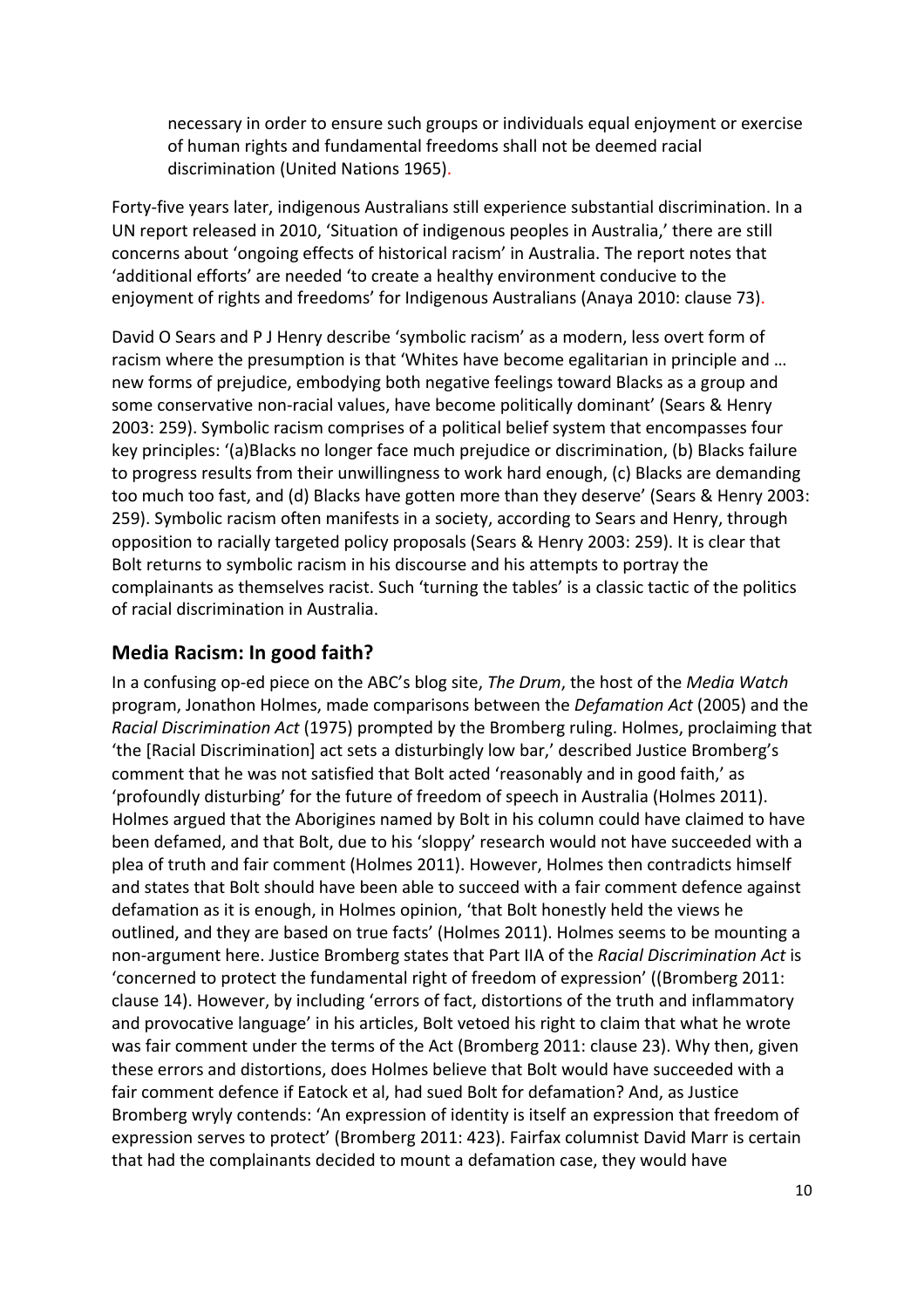succeeeded. He wryly comments that 'the *Herald Sun* and its star journalist should be thankful they're not facing nine separate defamation trials' (Marr 2011). It is also worth noting"that"the"*Defamation'Act* and"The"*Racial'Discrimination'Act* were"designed"for" different purposes. Defamtion law concerns the protection of reputation from ill-meaning imputation. The *Racial Discrimination Act* was introduced as part of Australia's commitment at having signed the *International Convention of the Elimination of All forms of Racial Discrimination.* The key provision of section 18C, introduced in 1995, does not state that it is unlawful to offend another person or a group; it states that it is unlawful if the offending act is done 'because of the race, colour or national or ethnic origin of the other person or all of the people in the group'.

# **Quoting from the scriptures...Bolt wounded by friendly fire**

It wasn't just fellow Murdoch hacks who came to Bolt's defence; former Howard government minister, David Kemp argued in The Australian that section 18C of the Racial *Discrimination Act* is 'contrary to the principle of freedom of speech that underpins our democracy'. He went on in strong language to describe the process by which Bolt was found to have breached the act 'obscene in the full meaning of the words: offensive, loathsome, ill-omened, disgusting'. Like many conservatives who rallied to Bolt's side, Kemp claimed, without mounting much of an argument that the RDA 'must be abolished as soon as possible' (Kemp 2011).

Kemp quotes from philosopher John Stuart Mill's famous 1859 essay, On Liberty, to defend his argument: 'the free expression of all opinions should be permitted, on condition that the manner be temperate, and do not pass the bounds of fair discussion' (Kemp 2011). What Kemp omitted was that Mill also argued against 'the tyranny of the majority' over the minority, asserting that it was:

[A] social tyranny more formidable than many kinds of political oppression ... it" leaves fewer means of escape, penetrating much more deeply into the details of life, and enslaving the soul itself ... there needs protection also against the tyranny of the prevailing opinion and feeling; against the tendency of society to impose, by other means than civil penalties, its own ideas and practices as rules of conduct on those who dissent from them (Mill 1989: 8).

Another former Howard Government minister, Kevin Andrews, now Member for Menzies, claimed in yet another op-ed piece in *The Australian*, that the Bolt case highlighted 'the dangers that flow from the assertion of group rights,' ignoring the fact that the case against Bolt was brought by an individual, Pat Eatock (Andrews 2011). Summoning John Locke's 1689 Letter Concerning Toleration as evidence, Andrews proposes that Locke's argument for the separation of church and state—'No person shall be compelled to support any religious worship, but all persons shall be free to profess their religious opinions'—has been extended, in an example of the 'new moral relativism' to encompass 'cultural identity and multiculturalism' (Andrews 2011). However, Andrews must distort the case in order to make his point. ' A claim is made for example, that the expression of a moral judgment about the beliefs, statements or actions of another group should be unlawful because it is offensive to members of the group or that it is likely to insult that group'. Here racially motivated slanders are recast as an 'expression' of Bolt's 'moral judgment' and therefore sould be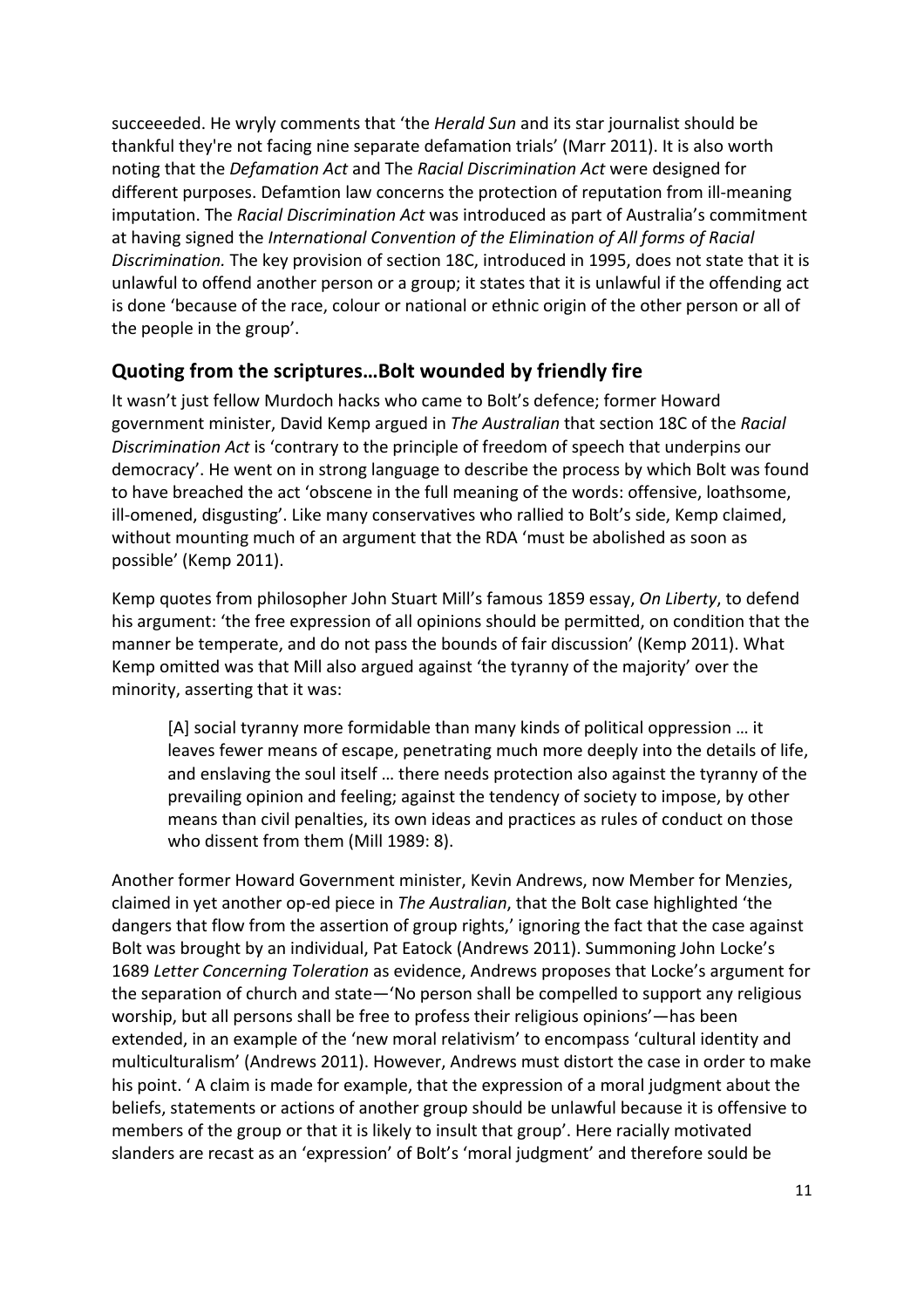above legal sanction. Andrews also joins the Greek chorus clamouring for the RDA to be amended or abolished:

Laws that enable groups, rather than individuals, to assert rights should be repealed before we head further down this dangerous path (Andrews 2011).

This is an interesting restatement of classic bourgeois individualism, but the irony is lost on Andrews. Groups have rights in contemporary capitalist society; particularly groups of wealthy and priviledged former Government ministers who claim a travel allowance and generous (self-awarded) pension benefits. However, the point here is not to poke easy fun at Kevin Andrews. The point is that Andrews also distorts (by selective quoting) the meaning of Locke's message. Locke ended his *Letter* by declaring (in a passage omitted by Andrews) that 'no opinions contrary to human society, or to those moral laws which are necessary to the preservation of civil society, are to be tolerated' (Locke 2003: 244). Surely then, under Locke's argument, Section 18C of the Racial Discrimination Act outlawing racial vilification is an example of a moral law 'necessary to the preservation of civil society'?

This point is affirmed by Justice Bromberg's deliberate mention of the rhetoric employed by Bolt in the two original articles. Bromberg pointed to Bolt's 'liberal use of sarcasm and mockery,' noting its 'capacity to convey implications beyond the literal meaning of the words used' (Bromberg 2011). In the same vein, J.S. Mill also drew attention to the hegemonic capacity of language:

With regard to what is commonly meant by intemperate discussion, namely, invective, sarcasm, personality, and the like ... whatever mischief arise from their use, is greatest when they are employed against the comparatively defenceless ... the worst offence of this kind which can be committed by a polemic, is to stigmatize those who hold the contrary opinion ... unmeasured vituperation employed on the side of the prevailing opinion, really does deter people from confessing contrary opinions, and from listening to those who profess them (Mill 1989: 35-6).

We would argue that detering people from 'confessing contrary opinions' and 'listening to" those who profess them' was entirely Bolt's purpose in the offending columns. You either accept that there is a need in a democratic society to protect citizens from racial vilification or you do not.

# Conclusion: Who decide's what is 'acceptable journalism'

These attempts to justify Bolt's words and then to attack the Federal Court decision ultimately fail because of their own internal insincerity and the self-serving rhetoric they employ. Justice Bromberg's ruling is distorted; attempts are made to portray Bolt as the victim of political correctness and the import of his intemperate language is hosed down in an attempt to make it into some innocuous statement of personal 'moral' belief.

However, Bolt's carefully chosen attack was not innocuous; by his own admission he is a culural warrior for Australia's conservatives. He knew full well that his attack on 'pale skinned' Aborigines would act as a form of dog whistle politics to a key section of Herald Sun readers. Bolt's plaintive cry 'I am not a racist', carries with it, like so many utterances of this phrase a very big 'but'. In this case it's 'I'm not a racist'...but, these Aboriginal people are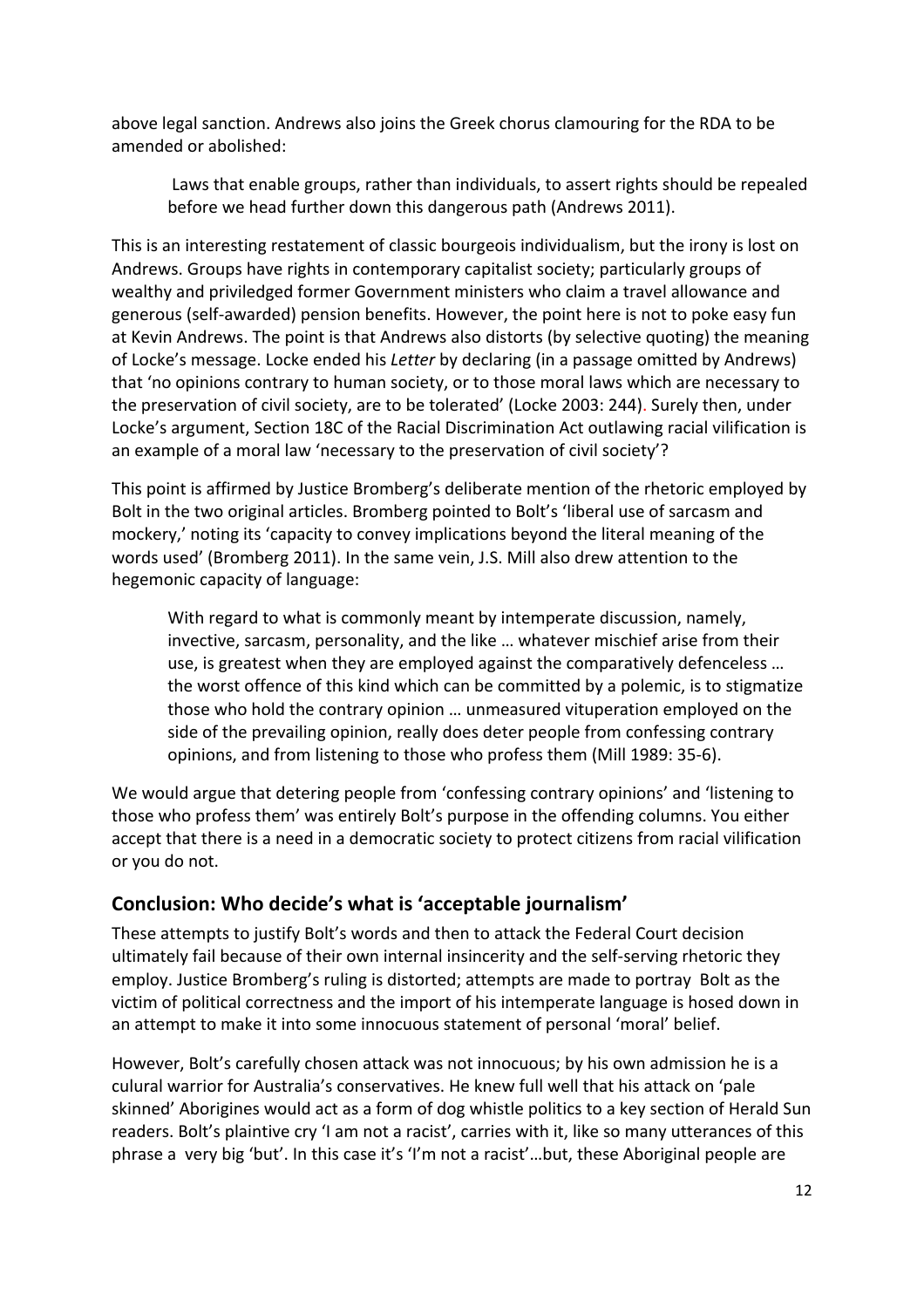taking things they don't deserve (and so on). Bolt's columns were offensive; not just to those named and shamed either. Many people find his rhetoric and discourse offensive. That is Bolt's 'schtick' and it is a form of literary bullying.

But what of the so-called 'free speech' argument: have Bolt's rights been taken away from him? Michael Gawenda added his comments to the debate declaring that 'Bolt's offence ... should not have been judged by a judge under the Racial Discrimination Act. I don't want judges and lawyers deciding what is acceptable journalism and what isn't' (Gawenda 2011).

But this misses the point on several levels. The first, as we've argued, is that the RDA is a legislative public good that is in place to prevent forms of hate speech and the incitement of racism. It is in the broad public interest that such laws exist. They are not perfect and probably can never be so, but they are an important defence against deliberate and politically-motivated racist attacks on minorities.

Secondly, Bolt's columns can hardly qualify as 'journalism', except at the broadest and most basic level; they appear in a newspaper and in other news-like environments. There was little or no good research involved (which even Bolt admits); there were no interviews and there is hardly a news point to be made in either piece.

Finally, the Blomberg ruling does not make a point about good or bad journalism or about what is acceptable as journalism. It rules on the expression of opinion and the court found that the form of the expression would cause harm.

The judgement about what is 'acceptable journalism and what isn't' is made in the first instance by Bolt's peers and secondly in the court of public opinion.

What's clear in the Bolt case is that the editors *and lawyers* at the Herald and Weekly Times should have made their own judgement before publication. It is clear in this case that a poor decision was made. It was made either because Andrew Bolt is such a drawcard that he has celebrity status and no one is game to stand up to him inside the *Herald Sun*, or it was made because the senior editors on the paper (and across News Limited generally) believe that they are on a mission to correct what they perceive as social evils.

Either way, publication of the columns has proved to be a mistake but it would be a foolish person who put money on the notion that Bolt or 'the Hun' have changed their ways.

Allan, J 2011, 'Race-hate laws must be repealed - THE THREAT TO FREE SPEECH', Australian, The *(Australia)*, October 21, p. 034.

Anaya,"J"2010,"*Report'by'the'Special'Rapporteur'on'the'situation'of'human'rights'and'fundamental'* freedoms of indigenous people: Situation of indigenous peoples in Australia, United Nations.

Andrews, K 2011, 'VAGUE LAWS LET COURTS DICTATE PUBLIC MORALITY', *Australian, The (Australia)*, October 21, p. 014.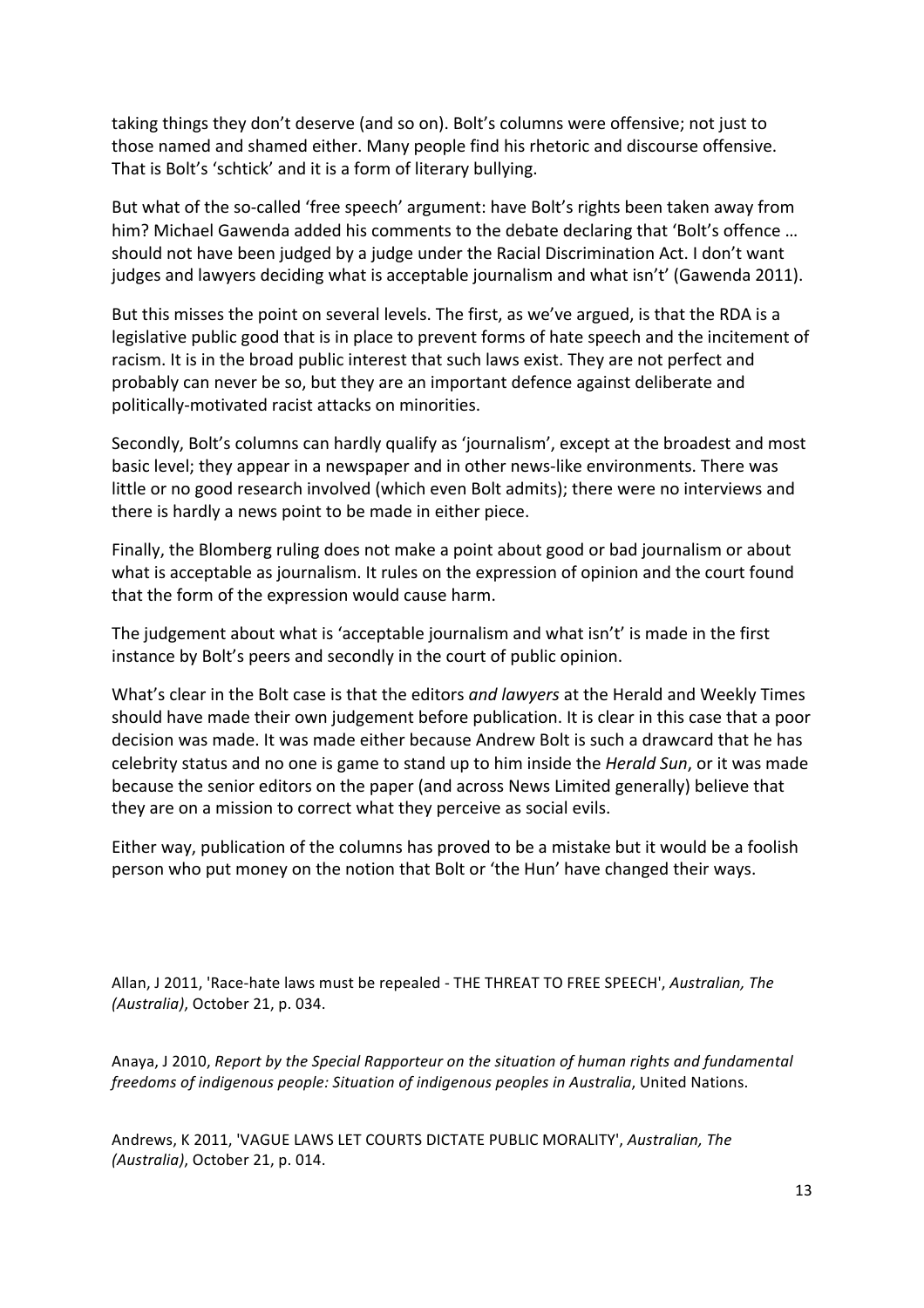Bolt, A 2009a, 'It's so hip to be black', *Herald Sun (Melbourne, Australia)*, April 21, 2009, p. 022.

Bolt, A 2009b, 'White fellas in the black', *Herald Sun (Melbourne, Australia)*, August 21, 2009, p. 038.

Bolt, A 2011, 'THIS IS A SAD DAY FOR FREE SPEECH', *Herald Sun (Melbourne, Australia)*, September 29, p. 001.

Bromberg, JM 2011, *Eatock v. Bolt*, Federal Court of Australia, Melbourne, Australia, 28 september 2011.

Cohen, B 2011, 'DOES IT ALL BOIL DOWN TO A QUESTION OF COLOUR?', *Australian, The (Australia)*, p. 012.

Devine, M 2011, *Bolt case has ominous echo*, September 30, 2011, News Limited, 1038-3433.

, 'Free Speech is vital to society' 2011, *Herald Sun (Melbourne, Australia)*, September 29, 2011, p. 036.

IaR Services 2003, *Defining Aboriginality in Australia*, by Gardiner-Garden, J, Department of the Parliamentary Library.

Gawenda, M 2011, Bolt's columns did not deserve to see the light of day. End of story., 30.09.2011, Australian Broadcasting Commission, 30 september, 2011.

Hall, S 1981, 'The Whites of their Eyes', in GB Bridges, Ros (ed.), Silver Linings: Strategies for the *Eighties*, Lawrence & Wishart, London.

Hartigan, J 2011, *The courts and the media in the digital era*, February 12, 2011, News Limited, Gold Coast.

Holmes, J 2011, *Bolt, Bromberg and a profoundly disturbing judgment*, 30.09.2011, Australian Broadcasting Commission, September 30, 2011.

Jakubowicz, A 2011, Andrew Bolt, racism and the internet, September 29.

Kelly, P 2011, 'ABBOTT SHOULD SEIZE FREE SPEECH AS ELECTION ISSUE', *Australian, The (Australia)*, October 12, p. 016.

Kemp, D 2011, 'VILE LAW SHOULD BE ABOLISHED', *Australian, The (Australia)*, p. 016.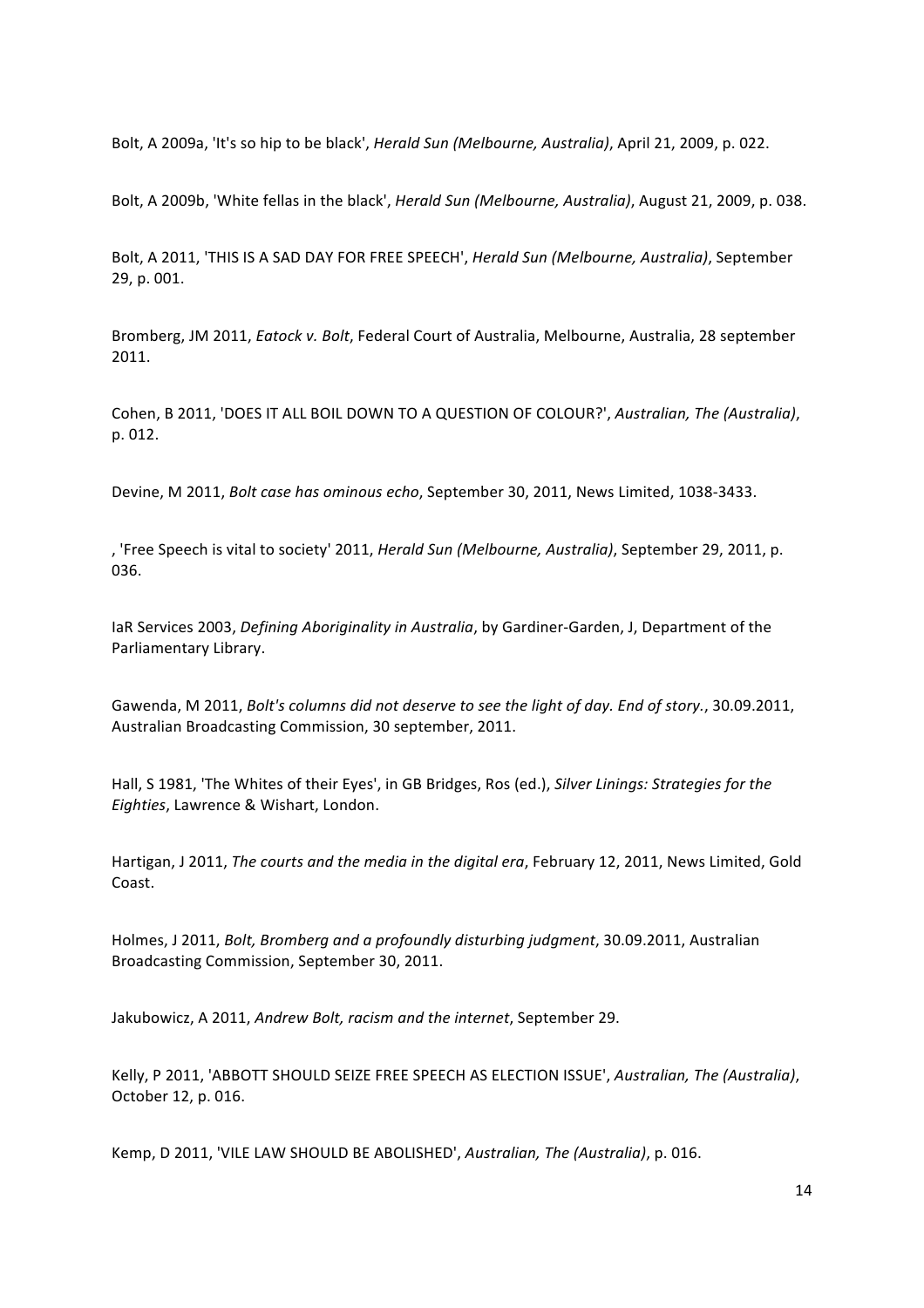Langton, M 2011, 'The gripes of wrath', Sunday Age, The (Melbourne, Australia), October 10, p. 19.

Locke, J 2003, Two Treatises of Government and a Letter Concerning Toleration, ed. I Shapiro, Yale University Press, New Haven, CT, retrieved 25/10/2011, <http://site.ebrary.com/lib/deakin/docDetail.action?docID=10170809%3E.

Marr, D 2011, *In black and white, Andrew Bolt trifled with the facts*, smh.com.au, retrieved 5 November 2011, <http://www.smh.com.au/opinion/politics/in-black-and-white-andrew-bolt-trifledwith-the-facts-20110928-1kxba.html%3E.

McCorquodale, J 1986, 'The Legal Classification of Race in Australia', Aboriginal History, vol. 10, pp.  $7-24.$ 

Merritt, C 2011, 'A biased principle threatens the nation', *Australian, The (Australia)*, September 29, 2011, p. 002.

Mill, JS 1989, *On Liberty and other writings*, cambridge University Press, Cambridge.

Nations, U 1965, International Convention on the Elimination of All Forms of Racial Discrimination, accessed 25/10/11, <http://www2.ohchr.org/english/law/cerd.htm © OHCHR 1996-2007>.

O'Neill, B 2011, 'SILENCE OF THE ILLIBERAL LAMBS', *Australian*, The (Australia), p. 014.

Sears, DO & Henry, PJ 2003, 'The origins of symbolic racism', *Journal of Personality and Social Psychology*, vol. 85, no. 2, pp. 259-75.

Slee, J 1988, 'Definitions of an Aboriginal', The Sydney Morning Herald.

Stratton, J 1989, 'Deconstructing the Territory', *Cultural Studies*, vol. 3, no. 1, pp. 40-59.

Toohey, P 2011, 'Conroy's media inquiry aligns us more to Fiji than true democracy', *Herald Sun (Melbourne, Australia)*, p. 036.

Van Dijk, T 1993, 'Denying Racism: Elite Discourse and Racism', in JW Solomos, J (ed.), *Racism and Migration in Western Europe, Berg, Oxford, pp. 179-93.* 

Van Dijk, T 1995, 'Elite discourse and the reproduction of racism', in RKS Slayden, D (ed.), *Hate Speech*, Sage, Newbury Park, pp. 1-27.